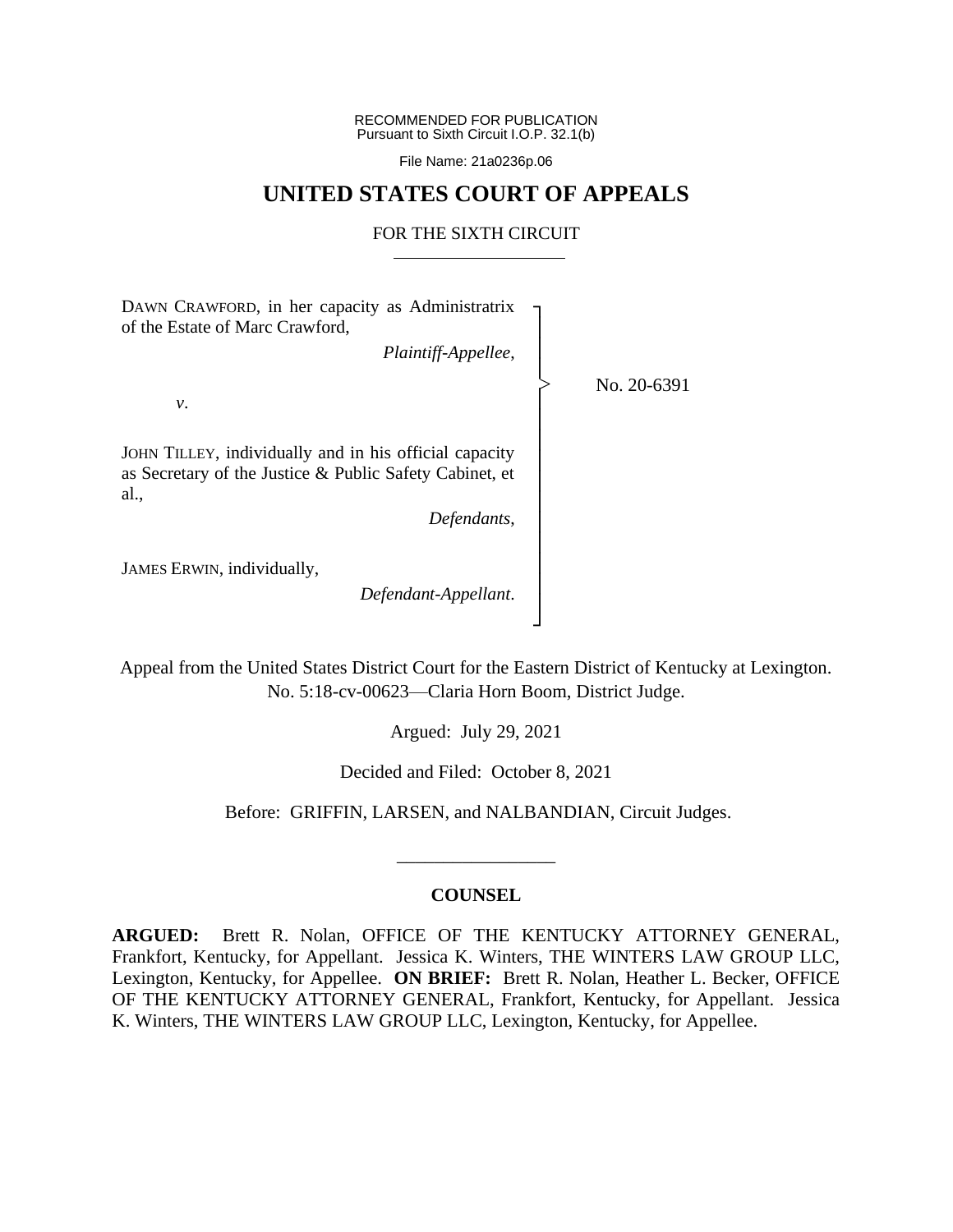# **OPINION** \_\_\_\_\_\_\_\_\_\_\_\_\_\_\_\_\_

\_\_\_\_\_\_\_\_\_\_\_\_\_\_\_\_\_

NALBANDIAN, Circuit Judge. Marc Crawford died in Kentucky's prisons less than a month after police arrested him. His widow, Dawn Crawford, sued under 42 U.S.C. § 1983 on behalf of his estate. She claims multiple state officials and private companies failed to provide Marc with medical treatment while he was in their care.

This appeal is not about the state officials and private companies that directly rendered (or did not render) medical care for Marc while he was in state custody. Instead, it is about defendant James Erwin, then Kentucky's Acting Commissioner of the Department of Corrections. Dawn's complaint asserted, under a theory of supervisory liability, that Erwin violated Marc's Eighth Amendment**<sup>1</sup>** right to be free from "cruel and unusual punishments." Erwin moved to dismiss the claim, asserting qualified immunity. Dawn then amended her complaint, and Erwin filed an updated motion to dismiss. The district court rejected Erwin's qualified immunity defense and denied his motion. Erwin appealed. We **REVERSE** and **REMAND** the case with instructions that the district court dismiss the claims against Erwin.

**I.**

Kentucky police arrested Marc on May 25, 2017 and took him to the Madison County Detention Center ("MCDC"). Dawn witnessed his arrest. She told the police that her husband had lung cancer and would thus need immediate medical attention. Marc's medical records also stated that he had a blood clot in his left leg.

Kentucky contracts with private companies to provide its inmates with healthcare. Dawn names two of these companies, Southern Health Partners, Inc. and Correct Care Solutions LLC, as defendants. Both were responsible for Marc's medical care while he was in custody. According to Dawn, the companies offer constitutionally inadequate healthcare, in part because

<sup>&</sup>lt;sup>1</sup>On the face of the amended complaint, it is not clear that Marc had ever been convicted of a crime. Thus, he may have been a pretrial detainee rather than a convicted prisoner. But Plaintiff has pleaded and argued this case solely under the Eighth Amendment standard, so we will apply that.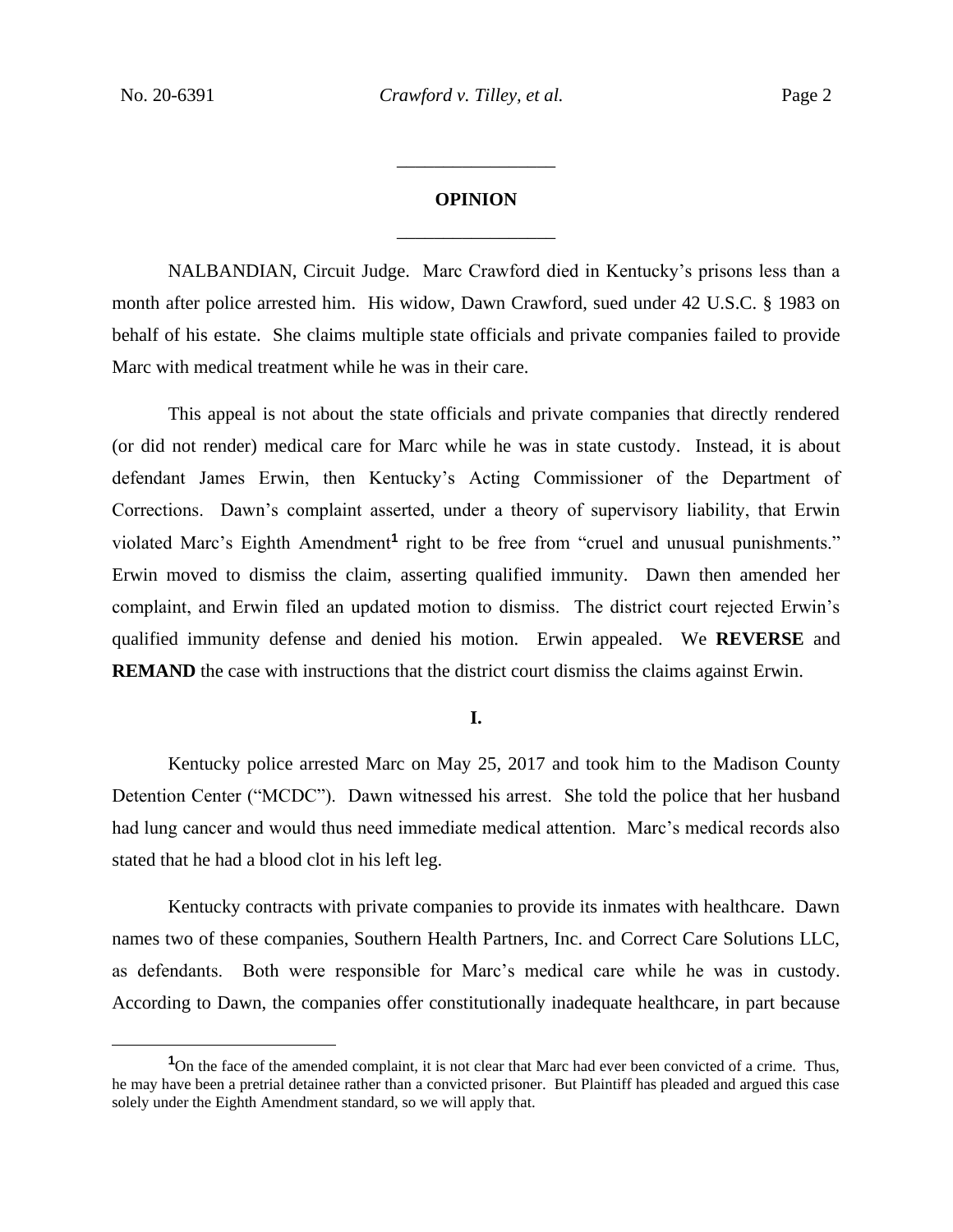licensed practical nurses, rather than doctors or more experienced nurses, provide much of the care. She specifically alleges that Marc's intake screening and later assessments were inadequate.

The medical staff at MCDC provided Marc with minimal care. They removed his painmedication patch, placed him on "inappropriate" psychoactive medications, and failed to provide him with his prescriptions. (R. 44, Am. Compl., PageID 417.) Correct Care refused to honor Marc's scheduled chemotherapy appointments while he was in custody. MCDC staff failed to treat Marc even on occasions when he was vomiting blood. One of the people taking care of Marc twice tried to get him further medical attention, but more senior staff refused.

Eventually, Marc was transferred to Kentucky State Reformatory ("KSR") on May 31, 2017. This was done to provide him with better healthcare. He arrived with an elevated heart rate, difficulty breathing, and swelling in his leg. A nurse practitioner prescribed him breathing treatments.

Marc's attorney called KSR after the transfer to check on him. A Correct Care employee assured the lawyer that Marc "would continue to receive all prescribed medications" and someone would alert Marc's family if his condition deteriorated. (*Id.* at PageID 421.) But despite Marc's complaints of pain, healthcare workers withheld his prescribed medication, breathing treatments, and chemotherapy.

Marc passed away on June 24, 2017, less than a month after his arrest and before prison staff could arrange for him to see an oncologist. Nobody contacted his family until June 26. The autopsy revealed that Marc effectively drowned with more than three liters of fluid accumulating in his lungs. Medical staff would have discovered this fluid if they had administered his prescribed breathing treatments.

More than two years after Marc's death, CNN published a report critical of Correct Care. The news outlet reviewed hundreds of lawsuits against the company and interviewed dozens of current and former employees. The lawsuits attributed more than seventy deaths to Correct Care. And doctors who studied a subset of those cases contended that "proper care" could have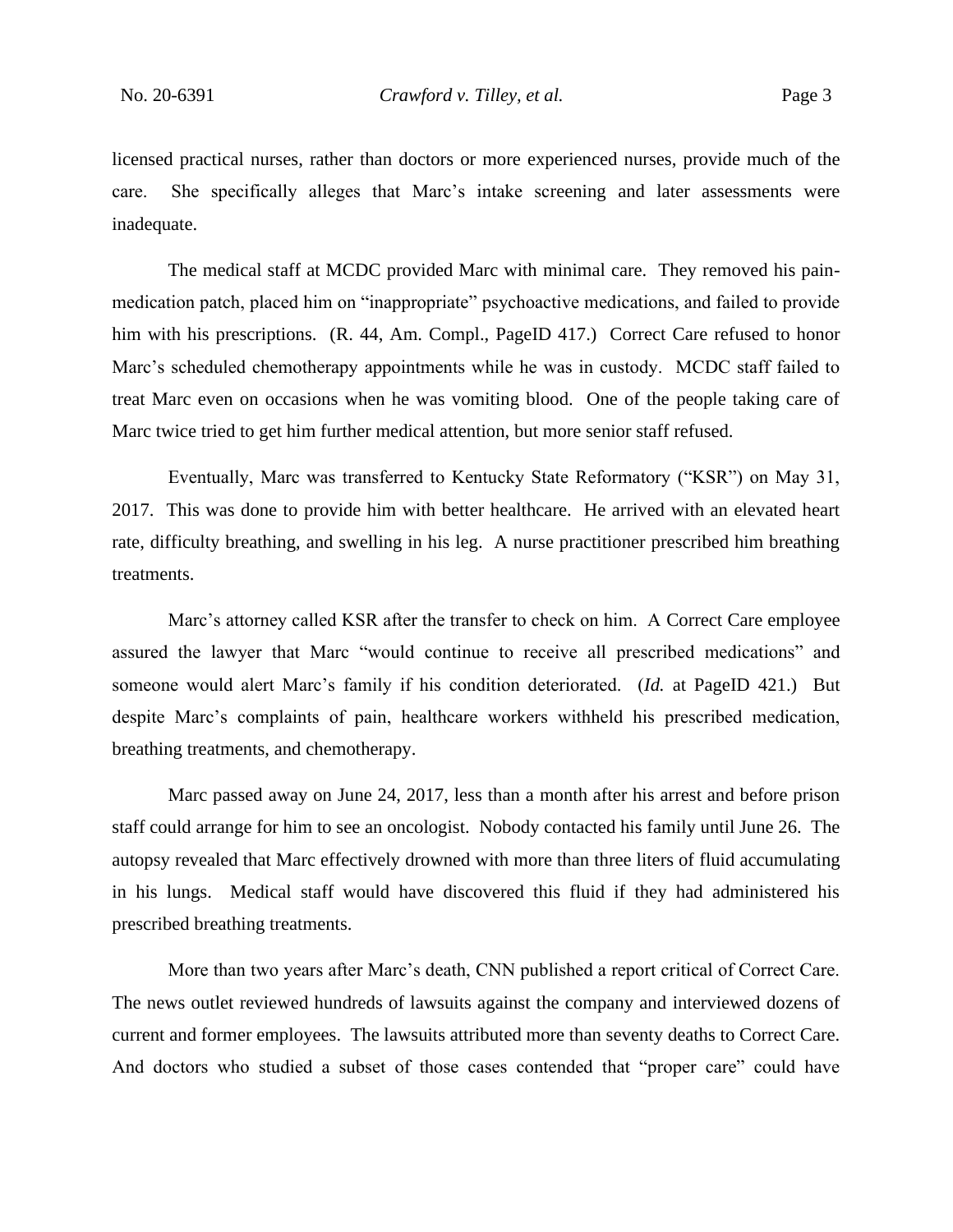prevented about half of the deaths they examined. (*Id.* at PageID 415.) The amended complaint does not place any of those lawsuits in Kentucky, let alone at KSR.

During Marc's detention, James Erwin was the Acting Commissioner of the Kentucky Department of Corrections. The Department manages Kentucky's penal, reform, and correctional institutions. Ky. Rev. Stat. § 196.030. It houses twenty-seven subdivisions, some of which are prisons, and each of which has its own internal hierarchy. *See id.* § 196.026. Beneath the Commissioner, a warden is directly responsible for the management of each institution, including KSR. *Id.* § 196.180.

Dawn's amended complaint alleges a theory of supervisory liability against Erwin for the deprivations of Marc's constitutional rights. But it attributes limited activity to Erwin. Dawn alleges only that Erwin "accepted" Marc's transfer into KSR and that Erwin "would have been made aware of [Marc's] medical conditions" at that time. (R. 44, Am. Compl., PageID 424.) This meant, per Dawn, that Erwin had "direct involvement in the constitutional violations at issue." (*Id.* at PageID 427.) Less directly, she alleges that he promulgated and maintained some of KSR's allegedly unconstitutional policies and customs.

At the same time, Dawn attributes significant knowledge to Erwin. She alleges that Erwin was "specifically aware that Correct Care" had a pattern of failing to "provide inmates with adequate medical and mental health care." (*Id.* at PageID 412.) And yet he did nothing in response to their "over-reliance on [licensed practical nurses]." (*Id.* at PageID 411; *see id.* at PageID 428.) Erwin's knowledge allegedly came from three sources: ongoing litigation against prisoners and the estates of deceased prisoners, "critical investigations," and "the obviousness of the problems." (*Id.* at PageID 411, 425, 428.)

This appeal is about Erwin's qualified immunity. That issue turns on whether Dawn "plead[ed] factual matter that, if taken as true, states a claim that [Erwin] deprived [Marc] of his clearly established constitutional rights." *Ashcroft v. Iqbal*, 556 U.S. 662, 666 (2009). So we must decide whether the acts and omissions attributed to Erwin in the amended complaint show his supervisory liability under clearly established precedent.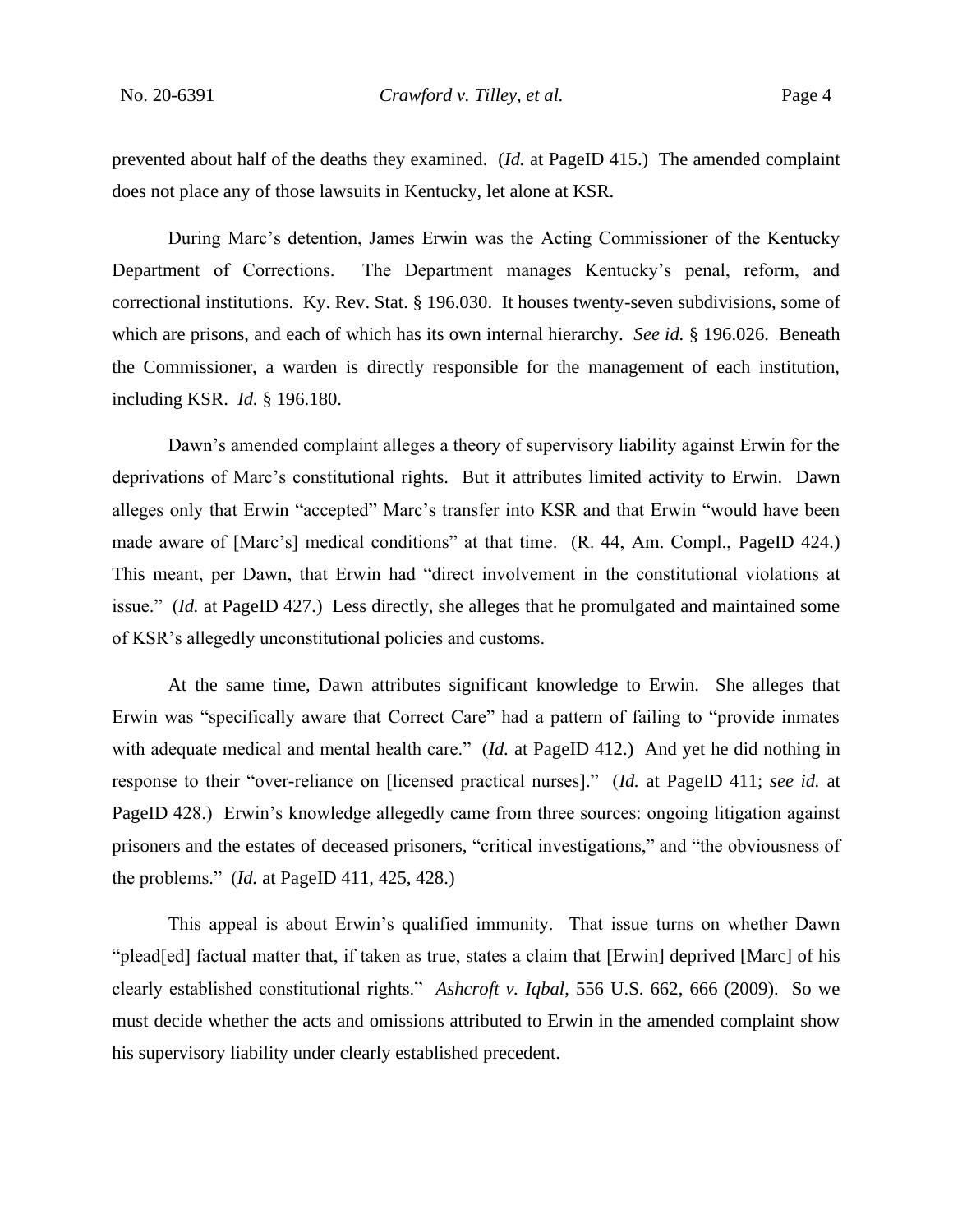But this case also arrives with a strange procedural history, which Dawn argues deprives us of our jurisdiction. We address this jurisdictional argument first.

#### **II.**

Erwin's argument in favor of our jurisdiction is straightforward. Dawn filed her amended complaint on June 22, 2020. Erwin moved to dismiss, in part, based on qualified immunity. On November 25, 2020, the district court granted that motion in part, but denied it as to the Eighth Amendment claim on appeal. Erwin timely filed his notice of appeal two weeks later, on December 9, 2020. So his appeal is timely, and we have jurisdiction to resolve it.

Dawn's argument to the contrary focuses on filings related to her original complaint, which she filed on November 26, 2018. Erwin moved to dismiss based on qualified immunity. But before the district court decided Erwin's motion, Dawn moved to amend her complaint. Her motion included a draft of her tendered amended complaint. Erwin opposed that motion, arguing that the tendered amended complaint would be futile and prejudicial because it was untimely. The district court rejected Erwin's argument and granted Dawn's motion for leave to amend. In that same order, however, it also raised and rejected the qualified immunity argument that Erwin had made in response to the original complaint as though Erwin made a qualified immunity argument in response to Dawn's tendered amended complaint. The district court ultimately granted Dawn's motion to amend her complaint and denied as moot Erwin's motion to dismiss Dawn's original complaint. That order came down on June 8, 2020. Erwin did not appeal within the 30-day window allowed by 28 U.S.C. § 2107; *see also* Fed. R. App. P. 4(a).

Compliance with § 2107 is "mandatory and jurisdictional." *Bowles v. Russell*, 551 U.S. 205, 208–10 (2007). Rule 4(a) carries § 2107 into practice and provides that, subject to exceptions not applicable here, the notice of appeal "must be filed . . . within 30 days after entry of the judgment or order appealed from." Fed. R. App. P. 4(a); *see Bowles*, 551 U.S. at 209. Generally, the appeal comes from a district court's final decision. *See* 28 U.S.C. § 1291. And "a district court's order rejecting qualified immunity at the motion-to-dismiss stage of a proceeding is a 'final decision' within the meaning of § 1291." *Iqbal*, 556 U.S. at 672.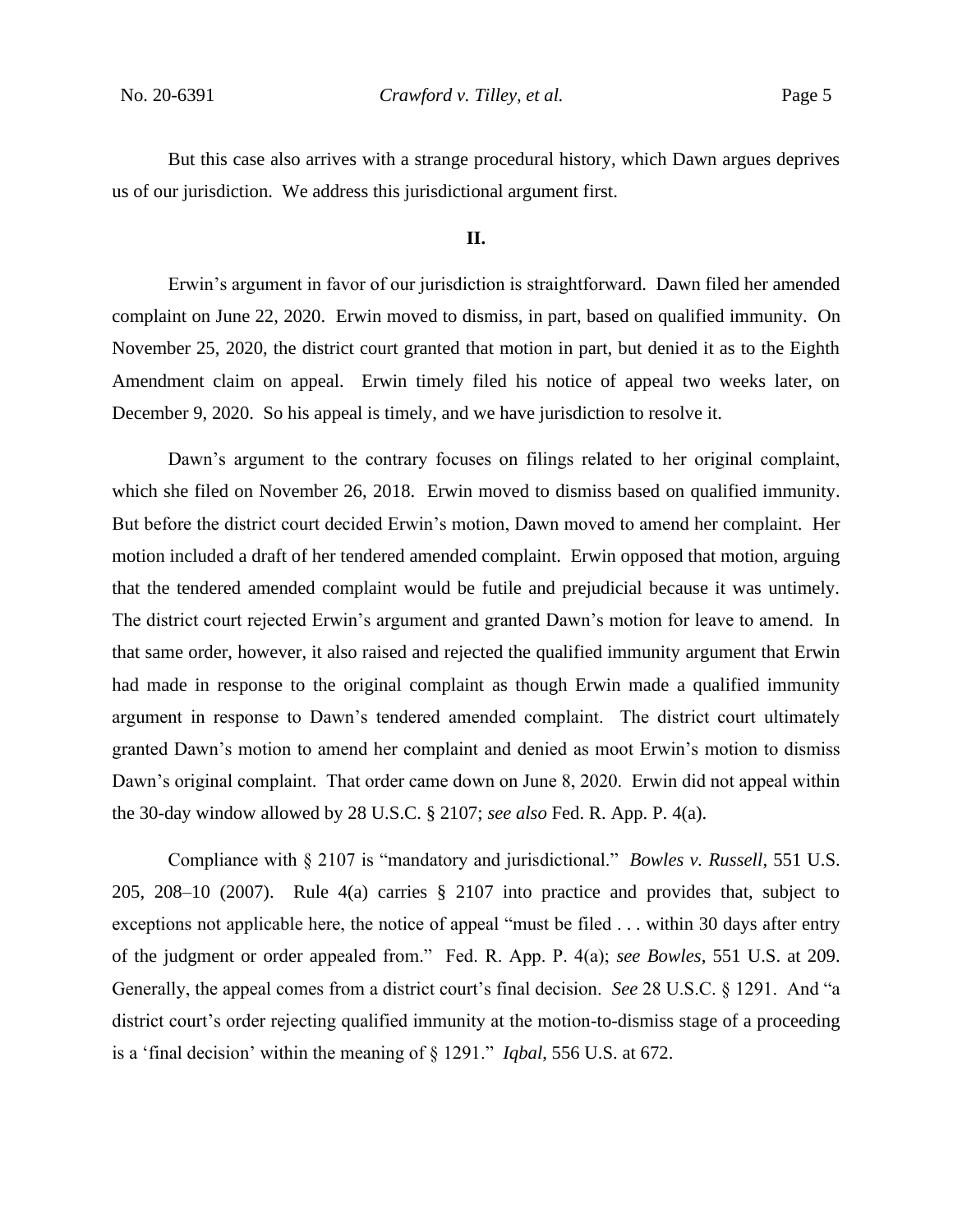Dawn argues that Erwin's failure to appeal the district court's earlier order prevents him from appealing the later order denying his motion to dismiss Dawn's amended complaint. (Appellee's Br. at 16–17.) She is wrong for at least two reasons.

First, the district court adjudicated Erwin's later motion to dismiss on its merits and as an original matter. The district court did not convert Erwin's second motion to dismiss into a motion for reconsideration, despite Dawn's suggestion to this effect. Rather, the district court granted the 12(b)(6) motion on two of the three counts in the amended complaint, styling its order as "grant[ing] in part and deny[ing] in part" Erwin's motion. (R. 65, Nov. 25, 2020 Op. & Order, PageID 649.) As noted above, defendants can appeal the denial of a Rule 12(b)(6) motion raising qualified immunity. *Iqbal*, 556 U.S. at 672.

Second, until Erwin pleaded qualified immunity in his motion to dismiss the amended complaint, he had not raised qualified immunity in response to that complaint. "Once an amended pleading is interposed, the original pleading no longer performs any function in the case." 6 Arthur R. Miller, Mary Kay Kane & A. Benjamin Spencer, *Federal Practice & Procedure* § 1476 (3d ed. 2021). The general rule is that filing an amended complaint moots pending motions to dismiss. *See Pettaway v. Nat'l Recovery Sols., LLC*, 955 F.3d 299, 303–04 (2d Cir. 2020) (per curiam); *Ramirez v. County of San Bernardino*, 806 F.3d 1002, 1008 (9th Cir. 2015); *Mandali v. Clark*, No. 2:13-cv-1210, 2014 WL 5089423, at \*1 (S.D. Ohio Oct. 9, 2014). Alternatively, district courts may exercise their discretion and apply a pending motion to dismiss to portions of an amended complaint that are "substantially identical to the original complaint." *See Mandali*, 2014 WL 5089423, at \*2 (cleaned up); *see also Pettaway*, 955 F.3d at 303–04.**<sup>2</sup>**

But Dawn's tendered amended complaint substantially revised her original complaint. These revisions included new allegations against Erwin. For example, the amended complaint alleges that Erwin accepted Marc into KSR, that he had constructive notice of Correct Care's

<sup>&</sup>lt;sup>2</sup>In these cases, the trial court's decision to apply the pending motion to dismiss to the amended complaint inures to the defendant's benefit. In effect, trial courts following this practice have determined that the new complaint failed to cure the defects identified by the motion to dismiss the original complaint. That is not the situation here.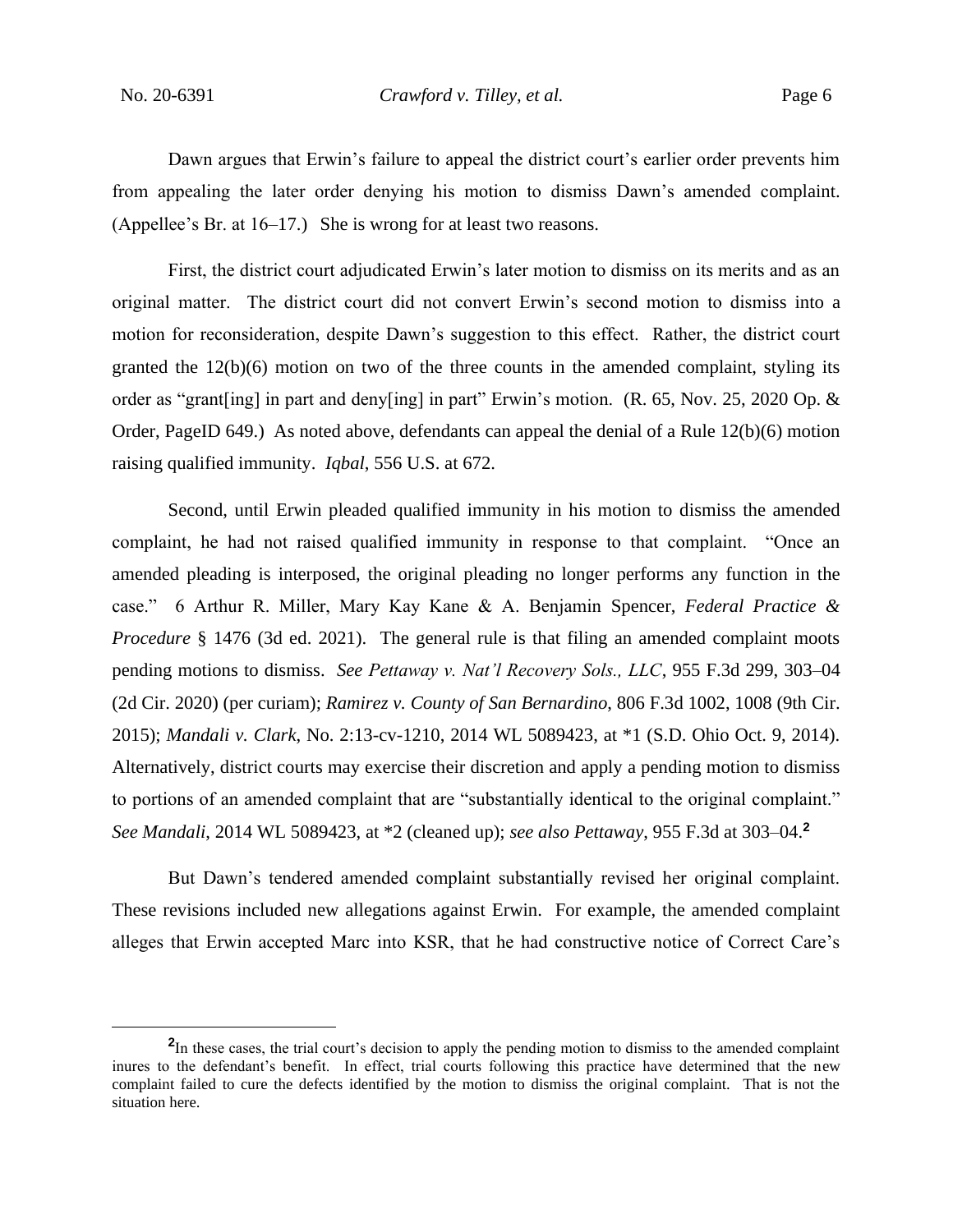constitutionally inadequate practices, and that his inaction was a proximate cause of Marc's death. Nothing in the original complaint mounted similar allegations.

Undeterred by these discrepancies, the district court rejected Erwin's initial qualified immunity argument when it granted Dawn's motion for leave to file an amended complaint. This analysis pitted Dawn's tendered amended complaint against the defense Erwin prepared for her original complaint. He had not yet developed a qualified immunity argument responding to Dawn's new allegations. It is true that the district court ultimately found Erwin's updated qualified immunity argument wanting as well. But the district court's reasoned denial of Erwin's qualified immunity defense preserved the parties' arguments and its reasoning about the amended complaint for appeal. As Erwin explains, he timely appealed from this denial.

In sum, we reject Dawn's arguments. Erwin's appeal was timely. The district court granted in part and denied in part his motion to dismiss Dawn's amended complaint, and Erwin filed his notice of appeal two weeks later. That he didn't appeal the denial of his qualified immunity defense against Dawn's original complaint has no preclusive effect on his appeal from the denial of his later motion to dismiss. Indeed, that later motion to dismiss was necessary to tee up Erwin's operative qualified immunity argument for appeal. We have jurisdiction.

#### **III.**

We turn to the substance of Erwin's qualified immunity defense. Generally, "government officials are entitled to some form of immunity from suits for damages." *Harlow v. Fitzgerald*, 457 U.S. 800, 807 (1982). So, "government officials" who "perform<sup>[]</sup> discretionary functions" receive qualified immunity, which protects them "from liability for civil damages insofar as their conduct does not violate clearly established statutory or constitutional rights of which a reasonable person would have known." *Id.* at 818. It also protects them from the cost and burdens of suit, including discovery. *Mitchell v. Forsyth*, 472 U.S. 511, 526 (1985). Qualified immunity thus balances "the need to hold public officials accountable when they exercise power irresponsibly" with "the need to shield officials from harassment, distraction, and liability when they perform their duties reasonably." *Pearson v. Callahan*, 555 U.S. 223, 231 (2009).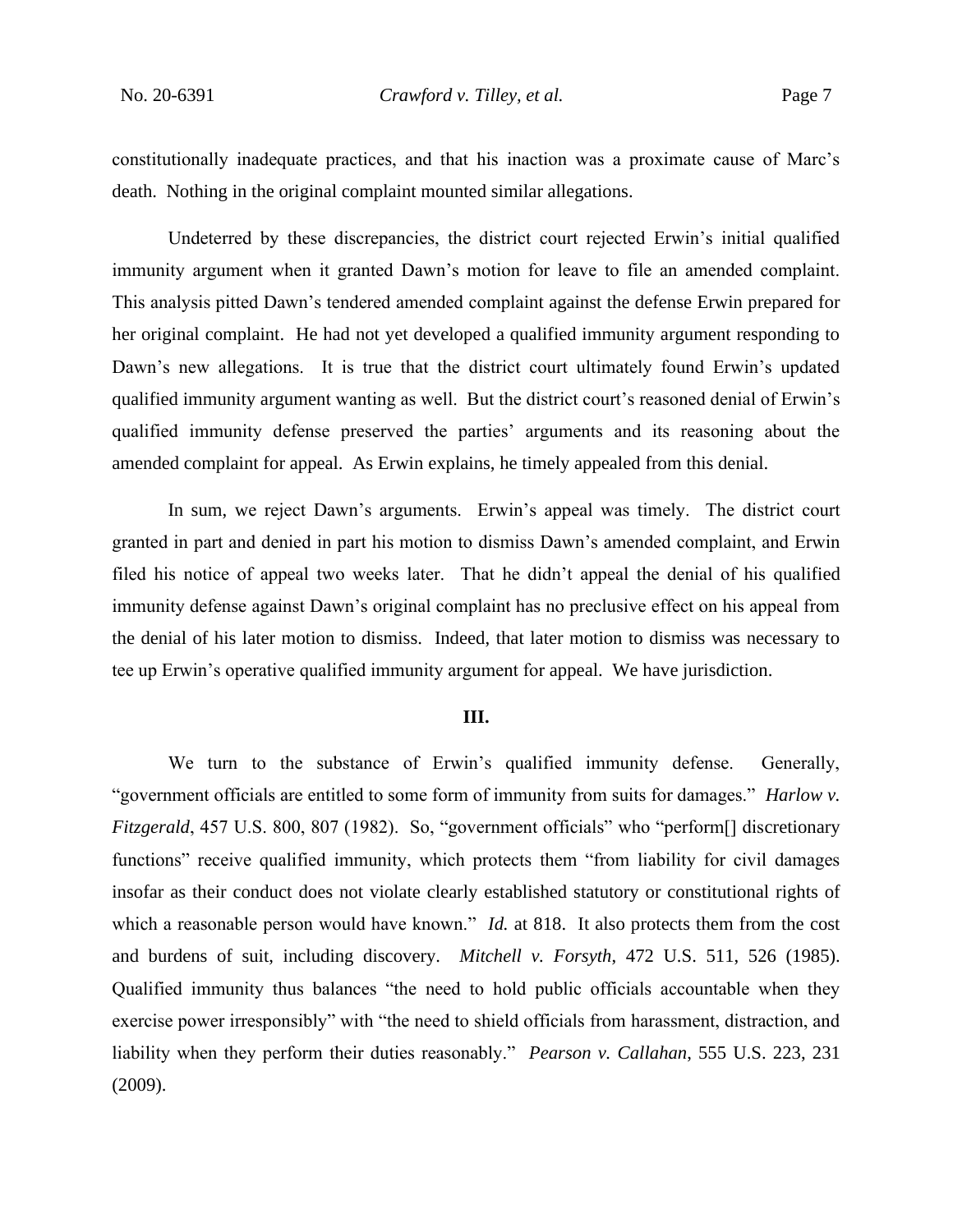Although a defendant ordinarily bears the burden of proof for an affirmative defense, a plaintiff bears the burden of overcoming qualified immunity. *See Mitchell*, 472 U.S. at 526. "Unless the plaintiff's allegations state a claim of violation of clearly established law, a defendant pleading qualified immunity is entitled to dismissal before the commencement of discovery." *Id.* "[O]fficers are entitled to qualified immunity under § 1983 unless (1) they violated a federal statutory or constitutional right, and (2) the unlawfulness of their conduct was clearly established at the time." *District of Columbia v. Wesby*, 138 S. Ct. 577, 589 (2018) (quotation mark omitted). We can address these requirements in either order. *Pearson*, 555 U.S. at 236. If one is lacking, we need not address the other. And here, Dawn has not pleaded a constitutional violation.

## A.

The Eighth Amendment, as incorporated by the Fourteenth, forbids States from imposing "cruel and unusual punishments." U.S. Const. amend. VIII; *see Robinson v. California*, 370 U.S. 660, 666 (1962). "[T]he treatment a prisoner receives in prison . . . [is] subject to scrutiny under the Eighth Amendment." *Farmer v. Brennan*, 511 U.S. 825, 832 (1994) (quoting *Helling v. McKinney*, 509 U.S. 25, 31 (1993)). And so the Eighth Amendment imposes a duty on prison officials "to provide medical care for those whom it is punishing by incarceration." *Estelle v. Gamble*, 429 U.S. 97, 103 (1976).

## 1.

An Eighth Amendment claim of inadequate medical care has both an objective and a subjective component. *See Farmer*, 511 U.S. at 832–45. "First, the deprivation alleged must be, objectively, 'sufficiently serious.'" *Id.* at 834 (quoting *Wilson v. Seiter*, 501 U.S. 294, 298 (1991)). "For a claim . . . based on a failure to prevent harm, the inmate must show that he is incarcerated under conditions posing a substantial risk of serious harm." *Id.* Second, the official must have acted with "'deliberate indifference' to inmate health or safety." *Id.* (quoting *Wilson*, 501 U.S. at 302-03). This is a "subjective" inquiry into the defendant's "state of mind." *See id.* at 838. "[A] prison official cannot be found liable under the Eighth Amendment . . . unless the official knows of and disregards an excessive risk to inmate health or safety; the official must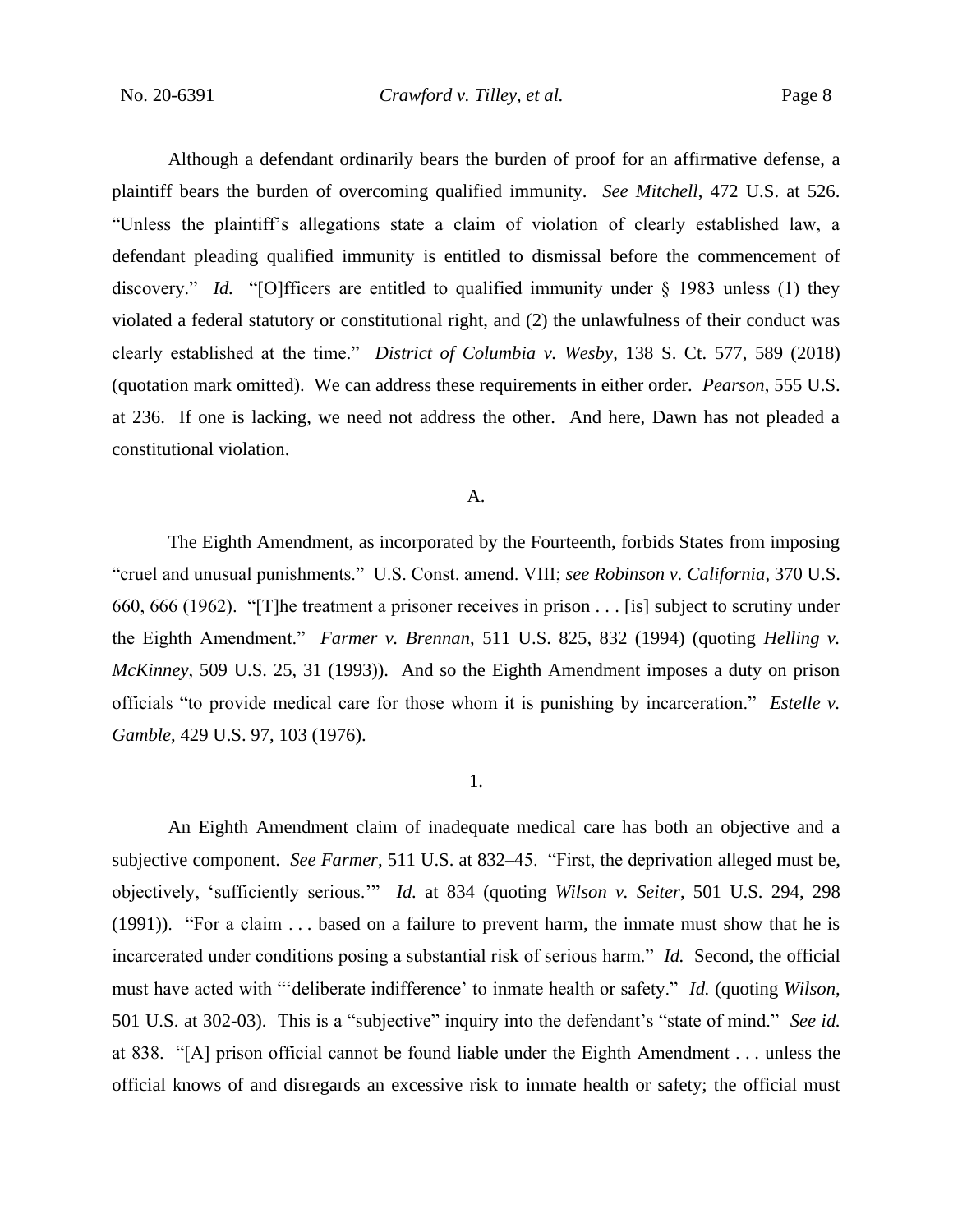both be aware of facts from which the inference could be drawn that a substantial risk of serious harm exists, and he must also draw the inference." *Id.* at 837.

Putting that all together, "[a] prison official's deliberate indifference to a substantial risk of serious harm to an inmate violates the Eighth Amendment." *Id.* at 828.

2.

But here, that's not all. Dawn's Eighth Amendment claim against Erwin depends on Erwin's supervisory liability. So, on top of the deliberate indifference standard, Dawn's complaint must also meet the requirements of supervisory liability in § 1983 cases. Supervisory liability comprises two concepts important here: active involvement by the supervisor and causation.

Start with active involvement. "[T]o succeed on a supervisory liability claim, [a plaintiff] must show that 'a supervisory official at least implicitly authorized, approved or knowingly acquiesced in the unconstitutional conduct of the offending subordinate.'" *Garza v. Lansing Sch. Dist.*, 972 F.3d 853, 865 (6th Cir. 2020) (quoting *Bellamy v. Bradley*, 729 F.2d 416, 421 (6th Cir. 1984)); *see also Gregory v. City of Louisville*, 444 F.3d 725, 751 (6th Cir. 2006) ("Plaintiff must show that the supervisors somehow encouraged or condoned the actions of their inferiors."); *Doe v. City of Roseville*, 296 F.3d 431, 440 (6th Cir. 2002) (encouragement satisfies this requirement). This "requires some 'active unconstitutional behavior' on the part of the supervisor." *Peatross v. City of Memphis*, 818 F.3d 233, 241 (6th Cir. 2016) (quoting *Bass v. Robinson*, 167 F.3d 1041, 1048 (6th Cir. 1999)). In short, a plaintiff must plausibly allege that a supervisory defendant "authorized, approved, or knowingly acquiesced in the unconstitutional conduct . . . of his subordinates through the execution of his job functions." *Id.* at 242.

But supervisory liability also has sharp limits. It will not attach for "a mere failure to act." *Id.* at 241. "[A] supervisor cannot be held liable simply because he or she was charged with overseeing a subordinate who violated the constitutional right of another." *Id.*; *see also Winkler v. Madison County*, 893 F.3d 877, 898 (6th Cir. 2018) ("[L]iability cannot be imposed on a supervisor under § 1983 based on the theory of respondeat superior."). And supervisory liability requires more than negligence or recklessness. *Garza*, 972 F.3d at 866.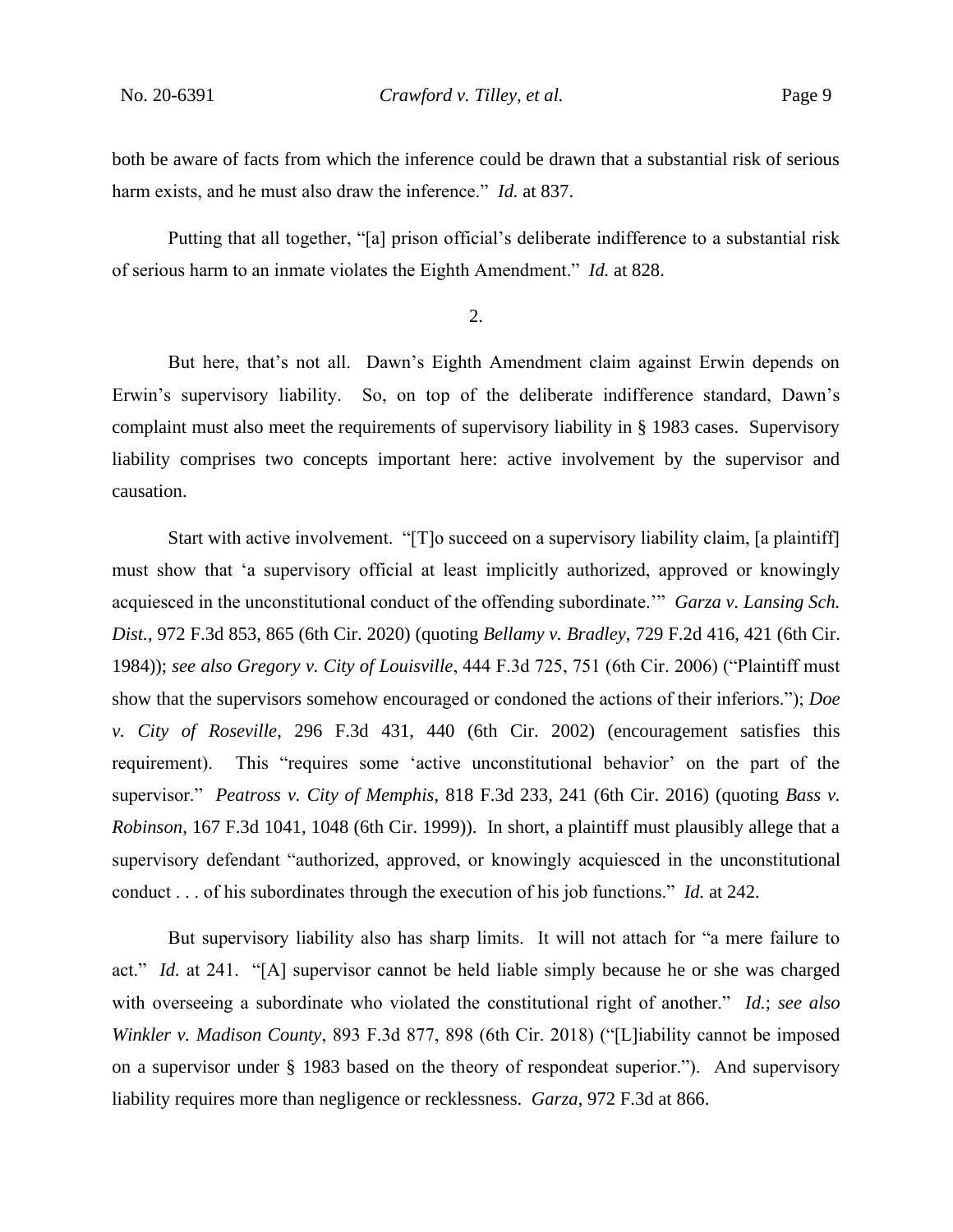Active involvement isn't the only thing a plaintiff needs to show. There also must be a "causal connection" between the defendant's "active unconstitutional behavior" and the plaintiff's injuries. *Peatross*, 818 F.3d at 242; *see also* 42 U.S.C. § 1983 (extending liability to any state actor who "subjects, or causes [a person] to be subjected" to a violation of their constitutional rights). In other words, the defendant's execution of his job functions must have caused the plaintiff's injury. *See Peatross*, 818 F.3d at 242. The challenged conduct must be both a cause in fact and a proximate cause of the alleged injury. *Garza*, 972 F.3d at 868. "Cause in fact is typically assessed using the 'but for' test, which requires us to imagine whether the harm would have occurred if the defendant had behaved other than he did." *Id.* (quoting *Powers v. Hamilton Cnty. Pub. Def. Comm'n*, 501 F.3d 592, 608 (6th Cir. 2007)) (alteration removed).

On the other hand, "[p]roximate cause is a flexible concept that does not lend itself to a black-letter rule that will dictate the result in every case." *Crosby v. Twitter, Inc.*, 921 F.3d 617, 624 (6th Cir. 2019) (quoting *Bridge v. Phoenix Bond & Indem. Co.*, 553 U.S. 639, 654 (2008)) (cleaned up). Proximate cause "'demand[s] . . . some direct relation between the injury asserted and the injurious conduct alleged.'" *Id.* (quoting *Bridge*, 553 U.S. at 654) (cleaned up). This ensures a "sufficient link between the defendant's conduct and the plaintiff's injuries." *Id.* at 623 (citing *Holmes v. Sec. Inv. Prot. Corp.*, 503 U.S. 258, 268 (1992)). In supervisory liability cases, we have drawn this line at the point where the supervisor's "active unconstitutional conduct" "could be reasonably expected to give rise to just the sort of injuries that occurred." *Peatross*, 818 F.3d at 244 (quoting *Campbell v. City of Springboro*, 700 F.3d 779, 790 (6th Cir. 2012)).

#### B.

All that said, we turn next to the motion to dismiss. We review the denial of a motion to dismiss on qualified immunity grounds de novo. *Peatross*, 818 F.3d at 239–40. "To survive a motion to dismiss, a complaint must contain sufficient factual matter, accepted as true, to 'state a claim to relief that is plausible on its face.'" *Iqbal*, 556 U.S. at 678 (quoting *Bell Atl. Corp. v. Twombly*, 550 U.S. 544, 570 (2007)). "[A] legal conclusion couched as a factual allegation" is not entitled to a presumption of truth. *Id.* (quoting *Twombly*, 550 U.S. at 555). "A claim has facial plausibility when the plaintiff pleads factual content that allows the court to draw the reasonable inference that the defendant is liable for the misconduct alleged." *Id.* (citing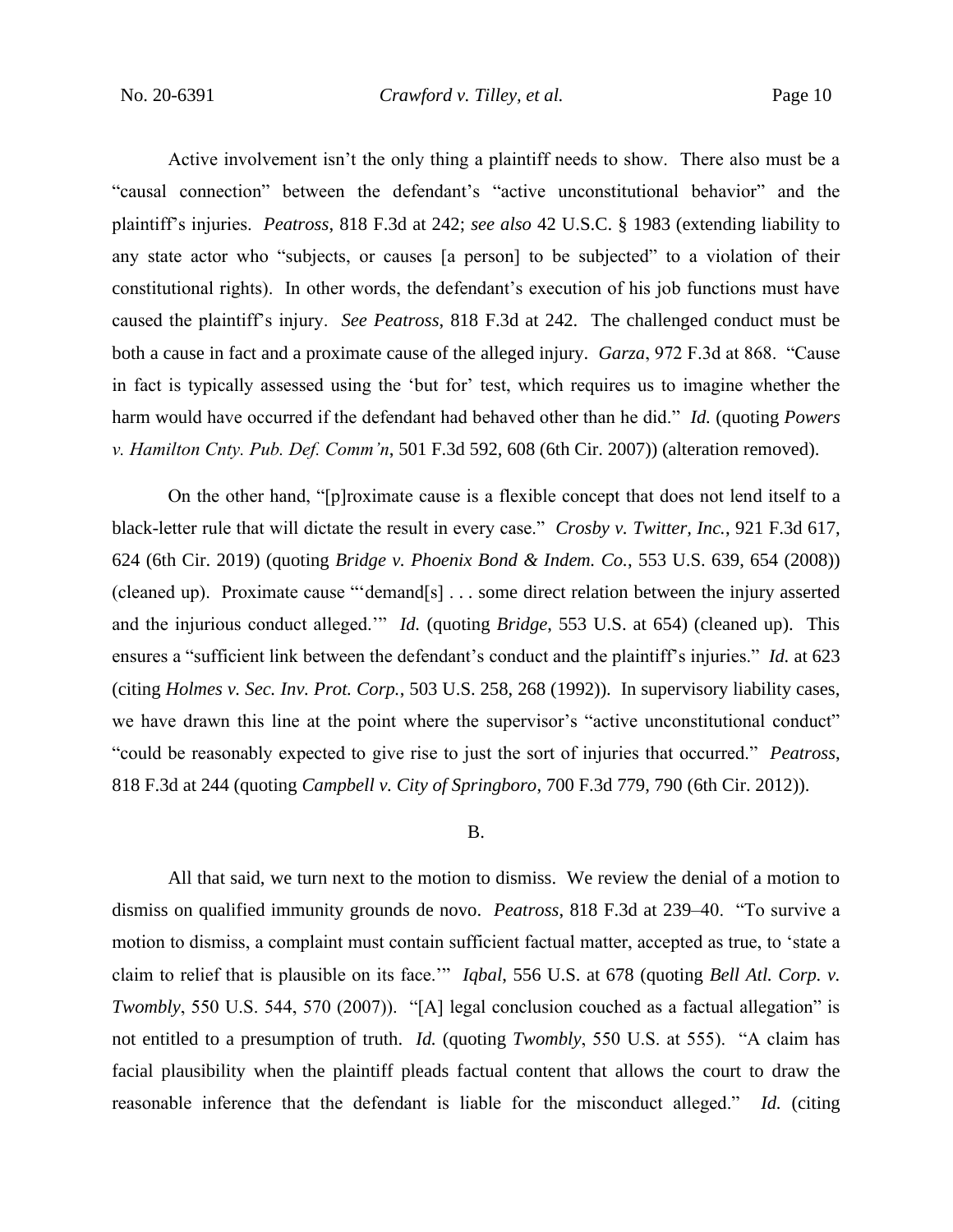*Twombly*, 550 U.S. at 556). "Where a complaint pleads facts that are merely consistent with a defendant's liability, it stops short of the line between possibility and plausibility of entitlement to relief." *Id.* (quoting *Twombly*, 550 U.S. at 557) (internal quotation marks omitted). We can draw upon our "judicial experience and common sense" to decide whether the claims are "plausible." *Id.* at 679. And any "complaint that states a plausible claim for relief survives a motion to dismiss." *Id.*

Our standard of review in these cases warrants more discussion. "There are two steps to our qualified-immunity inquiry" on appeal from denial of a motion to dismiss. *Buddenberg v. Weisdack*, 939 F.3d 732, 738 (6th Cir. 2019). We must "determine whether the facts alleged make out a violation of a constitutional right." *Id.* And also "ask whether the right at issue was clearly established when the event occurred so that a reasonable officer would have known that his conduct violated it." *Id.* We may answer these questions in any order. *Pearson*, 555 U.S. at 236.

Admittedly, we sometimes state that "it is generally inappropriate for a district court to grant a 12(b)(6) motion to dismiss on the basis of qualified immunity." *See, e.g.*, *Marvaso v. Sanchez*, 971 F.3d 599, 605–06 (6th Cir. 2020) (quoting *Wesley v. Campbell*, 779 F.3d 421, 433 (6th Cir. 2015)); *In re Flint Water Cases*, 960 F.3d 303, 324 (6th Cir. 2020). And the district court here cited this proposition four times. But that general statement is at best imprecise. To be fair, most statements of this proposition are careful to explain that its application rests on qualified immunity's clearly established prong. *See, e.g.*, *Hart v. Hillsdale County*, 973 F.3d 627, 635 (6th Cir. 2020); *Guertin v. State*, 912 F.3d 907, 917 (6th Cir. 2019); *cf. Singleton v. Commonwealth of Kentucky*, 843 F.3d 238, 242–43 (6th Cir. 2016). And that's correct but the specificity of our opinions varies. So we clarify below.

It is true that courts, including ours, have suggested a basic incongruity between pleading requirements under Federal Rule of Civil Procedure 8, which require only that a plaintiff state a claim, and affirmative defenses, like qualified immunity. *See, e.g.*, *Siefert v. Hamilton County*, 951 F.3d 753, 761–62 (6th Cir. 2020); *Jacobs v. City of Chicago*, 215 F.3d 758, 774–75 (7th Cir. 2000) (Easterbrook, J., concurring). The idea is that a plaintiff is generally not required to negate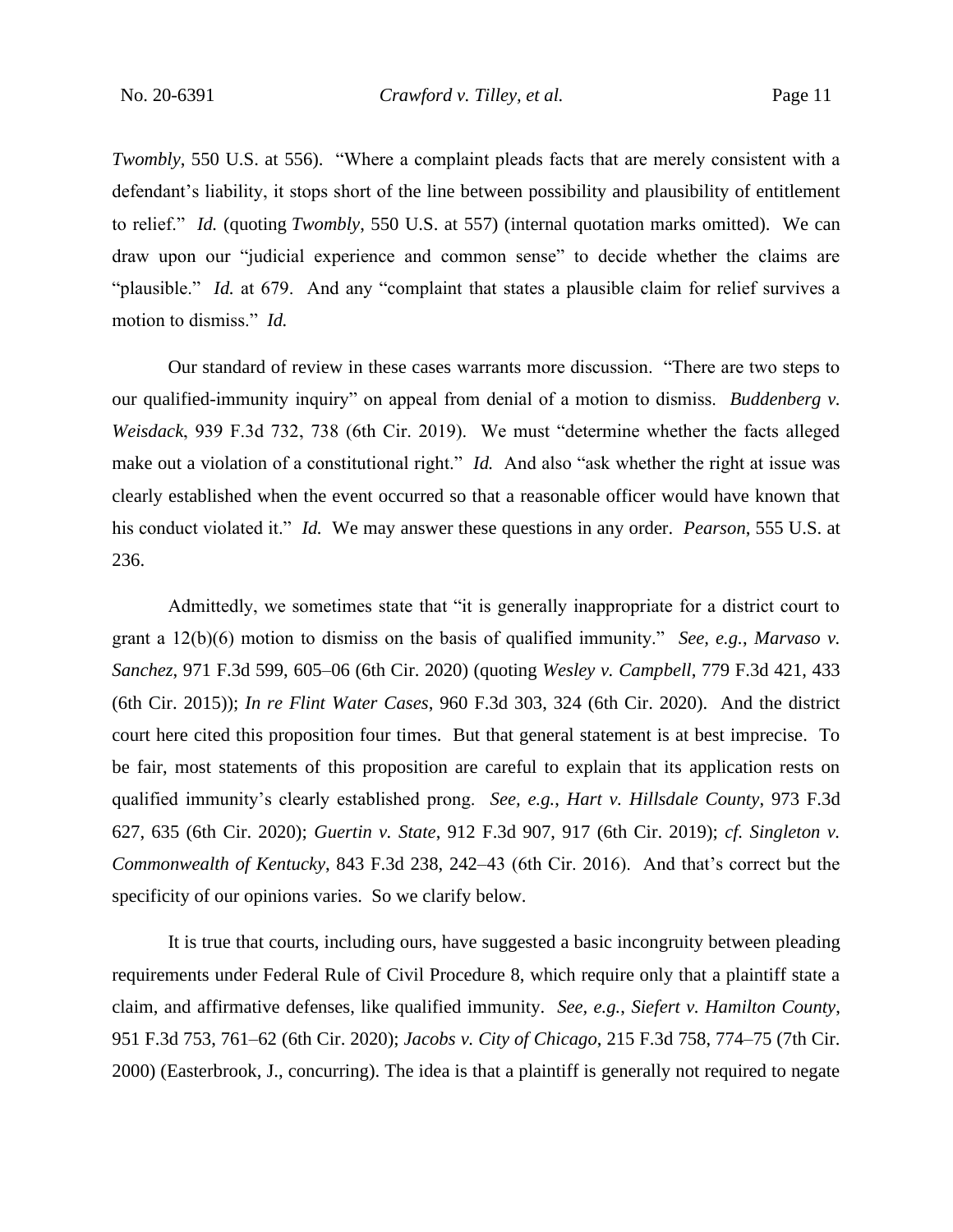an affirmative defense in a complaint. *Jones v. Bock*, 549 U.S. 199, 212 (2007) (explaining that a plaintiff need not plead an affirmative defense in a complaint).

But as we have noted, the validity of such defenses may be apparent from the face of the complaint, rendering a motion to dismiss appropriate. *See Siefert*, 951 F.3d at 762. This is, after all, how we normally adjudicate other affirmative defenses on motions to dismiss. *See, e.g.*, *Cataldo v. U.S. Steel Corp.*, 676 F.3d 542, 547 (6th Cir. 2012) (statute of limitations); *Parks v. Reans*, 510 F. App'x 414, 415 (6th Cir. 2003) (sovereign immunity); *Bd. of Trustees of Painesville Twp. v. City of Painesville, Ohio*, 200 F.3d 396, 398 (6th Cir. 1999) (subject matter jurisdiction). The larger point though is that this possible incongruity does not justify a special rule or presumption against granting motions to dismiss that applies specifically for qualified immunity. *Cf. Siefert*, 951 F.3d at 761 (calling this a "general preference").

Indeed, the Supreme Court has consistently stated that one of the goals of qualified immunity is not only to help defendants avoid unnecessary trials but also to allow defendants to avoid pre-trial discovery where the lawsuit is "insubstantial." *Harlow*, 457 U.S. at 808; *see also Mitchell*, 472 U.S. at 526; *Butz v. Economou*, 438 U.S. 478, 507 (1978). And for avoiding pretrial discovery, "a motion to dismiss is conclusive as to this right." *Behrens v. Pelletier*, 516 U.S. 299, 308 (1996). Moreover, in *Harlow*, the Court reformulated the qualified immunity test by eliminating the subjective-good-faith requirement precisely because that requirement was permitting some qualified immunity cases to advance further than they should. 457 U.S. at 814– 15; *Anderson v. Creighton*, 483 U.S. 635, 640 n.2 (1987) (the "driving force behind *Harlow*'s substantial reformulation of qualified-immunity principles" was that "insubstantial claims against government officials be resolved prior to discovery and on summary judgment if possible.") (quotation mark omitted).**<sup>3</sup>**

<sup>&</sup>lt;sup>3</sup>To be sure, the Court, at times, contemplates that summary judgment may be used to resolve a dispute before pretrial discovery takes place—and that is technically permitted under Rule 56. *See* Fed. R. Civ. P. 56(b) ("[A] party may file a motion for summary judgment at any time until 30 days after the close of all discovery."). And perhaps that is a more viable option now than it was at the time of *Harlow* given the Court's later clarification of the summary judgment standard. *See Celotex Corp. v. Catrett*, 477 U.S. 317 (1986); *see also Wyatt v. Cole*, 504 U.S. 158, 171 (1992) (Kennedy, J., concurring) (suggesting that *Harlow*'s reformulation of qualified immunity may have been unnecessary had *Celotex* been the summary judgment standard).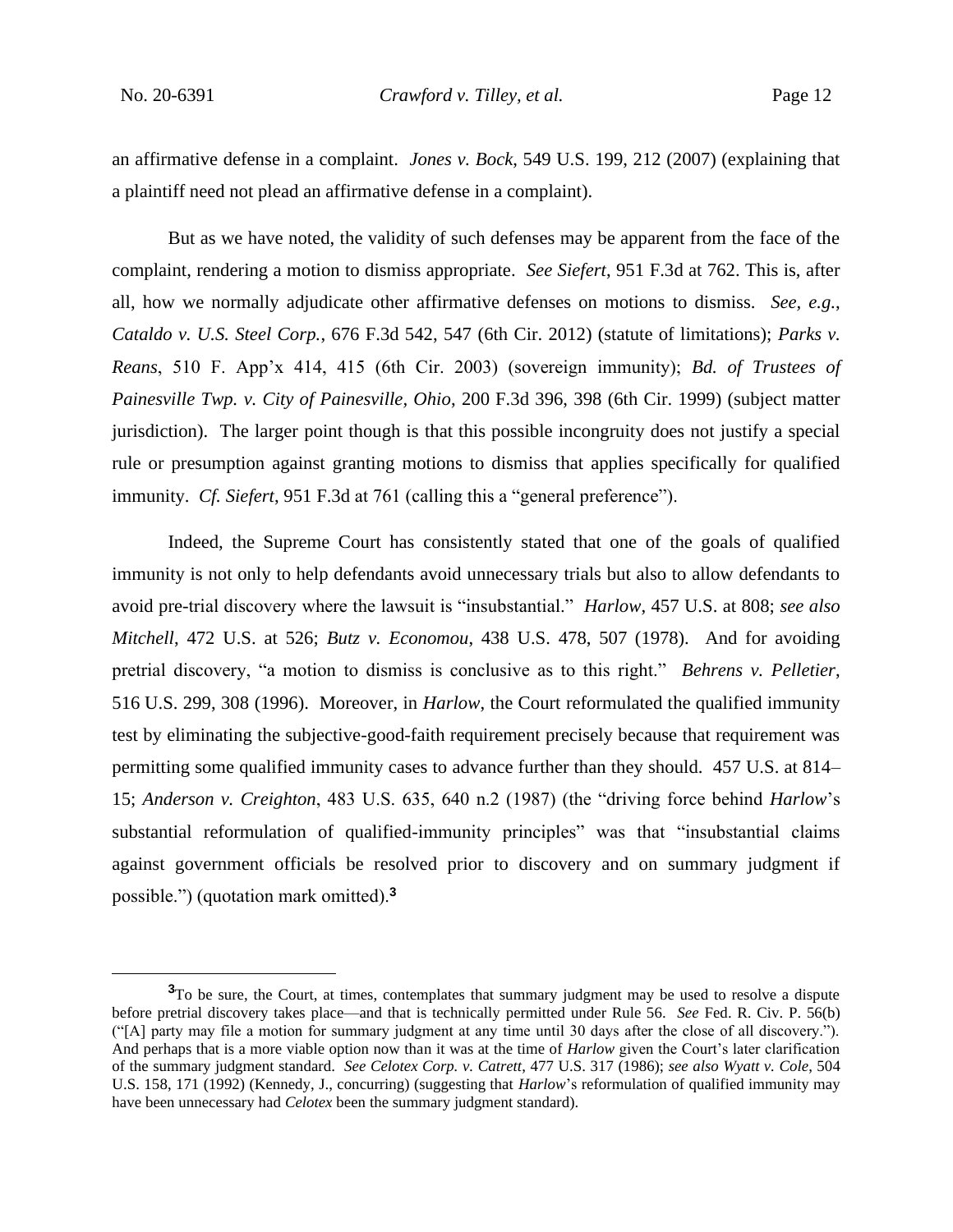Finally, if there is a procedural incongruity here, the Supreme Court has not recognized it. Or, at least, the Court has not hesitated to affirm the dismissal of a lawsuit on qualified immunity grounds without mentioning any presumption against doing so. *See, e.g.*, *Iqbal*, 556 U.S. at 680–82 (plaintiff failed to plead unconstitutional actions); *Ashcroft v. al-Kidd*, 563 U.S. 731, 744 (2011) (law was not clearly established).

Now, what about applying the two-part inquiry itself: does either prong support a general preference to not grant motions to dismiss on qualified immunity? Here, it seems apparent, and consistent with our cases, that no such preference applies to the violation-of-a-constitutionalright prong. After all, asking whether there was a violation of a constitutional right resembles the Rule  $12(b)(6)$  question—has the plaintiff pleaded facts that state a claim for relief in the complaint? More importantly, in *Iqbal* itself, which, along with *Twombly*, 550 U.S. 544, are the leading cases on Rule  $12(b)(6)$ , the Supreme Court affirmed the dismissal of the plaintiff's complaint on qualified immunity because it failed to establish a plausible claim. *See* 556 U.S. at 687 (reversing and remanding case because the "respondent's complaint fails to plead sufficient facts to state a claim" for a constitutional violation). And, as noted above, nowhere did the Supreme Court suggest that it was inappropriate to dismiss a complaint on qualified immunity or that there should be a presumption against it. If there were a presumption or preference against dismissing the case, we would expect the Court to at least acknowledge it.

But it's also true that federal court scheduling orders, like the one in this case, typically contemplate a summary judgment deadline that falls after discovery. And Rule 56(d) allows a party to argue that discovery is necessary in order to oppose summary judgment. Fed. R. Civ. P. 56(d). Not only that, but many federal judges do not favor multiple summary judgment motions—at least in some circumstances. *See, e.g.*, *Siemens Westinghouse Power Corp. v. Dick Corp.*, 219 F.R.D. 552, 554 (S.D.N.Y. 2004) (explaining that courts "do not approve in general the piecemeal consideration of successive motions for summary judgment because parties ought to . . . present their strongest case for summary judgment when the matter is first raised." (quotation marks and alteration removed)); *McCabe v. Bailey*, No. 05-CV-73, 2008 WL 1818527, at \*2 (N.D. Iowa Apr. 4, 2008) (denying a renewed motion for summary judgment, which asserted qualified immunity, without considering the merits because the officials did not adhere to the court's trial management order) (citing *Torres v. Puerto Rico*, 485 F.3d 5, 10 (1st Cir. 2007) (holding that a district court can deny a defendant's dispositive motion, which asserts qualified immunity, if the defendants ignored the court's trial management order)); *Jackson v. Goord*, No. 06-CV-6172, 2013 WL 1560204, at \*5 (W.D.N.Y. Apr. 10, 2013) (denying leave to file a second summary judgment motion because a defendant is not allowed to bring "a second or successive dispositive motion to correct deficiencies in the original motion."). So even though courts have the discretion to consider multiple summary judgment motions, a party might believe that moving for summary judgment before discovery is not a practical litigation strategy. For this reason, the Court has also regularly recognized that motions to dismiss are necessary to avoid pretrial discovery. And the modern formulation of the Rule 12(b)(6) standard, which post-dates the earliest Court statements about the avoidance of pretrial discovery, makes the motion to dismiss a more viable option now. *See Iqbal*, 556 U.S. at 678–79; *al-Kidd*, 563 U.S. at 741–42.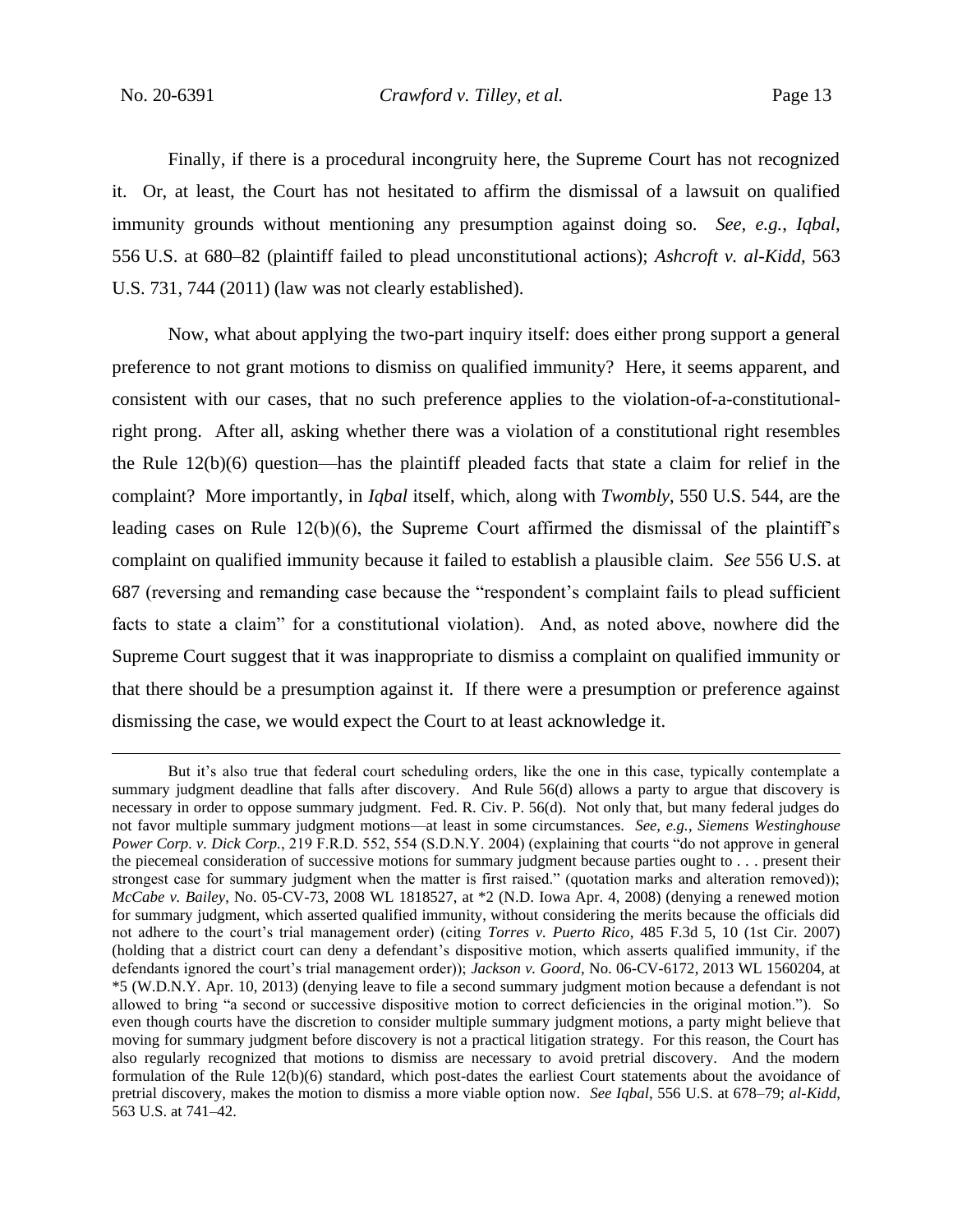Common sense also proves the point. Imagine a conditions-of-confinement case identical to the one we face here. But—unlike Erwin—imagine that the hypothetical state defendant moved to dismiss under 12(b)(6) without raising qualified immunity. We would apply *Iqbal* to that motion. So it would be nonsensical, and even ironic, to enforce a presumption against dismissing the same complaint simply because the defendant has raised qualified immunity as an affirmative defense. In other words, § 1983 complaints are subject to the same federal rules as any other complaint. "No heightened pleading requirement applies to our review of a motion to dismiss based on qualified immunity." *Courtright v. City of Battle Creek*, 839 F.3d 513, 518 (6th Cir. 2016) (quotation marks omitted).

This reluctance to dismiss cases on qualified immunity might have more vitality in the clearly established context, which *Iqbal* did not cover. But even there, the inquiry is nuanced. Dismissing for qualified immunity on this ground is sometimes difficult because the clearly established inquiry may turn on case-specific details that must be fleshed out in discovery. *Seifert*, 951 F.3d at 761; *see also Guertin*, 912 F.3d at 917 (citing *Evans-Marshall v. Bd. of Educ. of Tipp City Exempted Vill. Sch. Dist.*, 428 F.3d 223, 234–35 (6th Cir. 2005) (Sutton, J., concurring)). And, although *Evans-Marshall* was in the context of a balancing test, which normally requires a fact-intensive inquiry, our caselaw has applied Judge Sutton's sentiment beyond the balancing analysis. *See Hart*, 973 F.3d at 635 (collecting cases). This is a natural development because the application of qualified immunity today can turn on minute factual distinctions. *See, e.g.*, *Latits v. Phillips*, 878 F.3d 541, 552–53 (6th Cir. 2017) (distinguishing the shooting of a suspect in a stopped car before an attempt to flee from the shooting a suspect in a stopped car after a police chase). Our taser cases are another example. *See Shanaberg v. Licking County*, 936 F.3d 453, 459 (6th Cir. 2019) (Nalbandian, J., concurring); *see also White v. Pauly*, 137 S.Ct. 548, 552 (2017) (per curiam) (requiring the identification of a case on point before qualified immunity can be denied).**<sup>4</sup>**

**<sup>4</sup>**To be sure, drawing fine factual distinctions in these cases has faced criticism but that is how we apply qualified immunity, so we leave that question to another day. *See, e.g.*, *Baxter v. Bracey*, 140 S.Ct. 1862, 1864 (2020) (Thomas, J., dissenting from denial of certiorari) ("There likely is no basis for the objective inquiry into clearly established law that our modern cases prescribe.").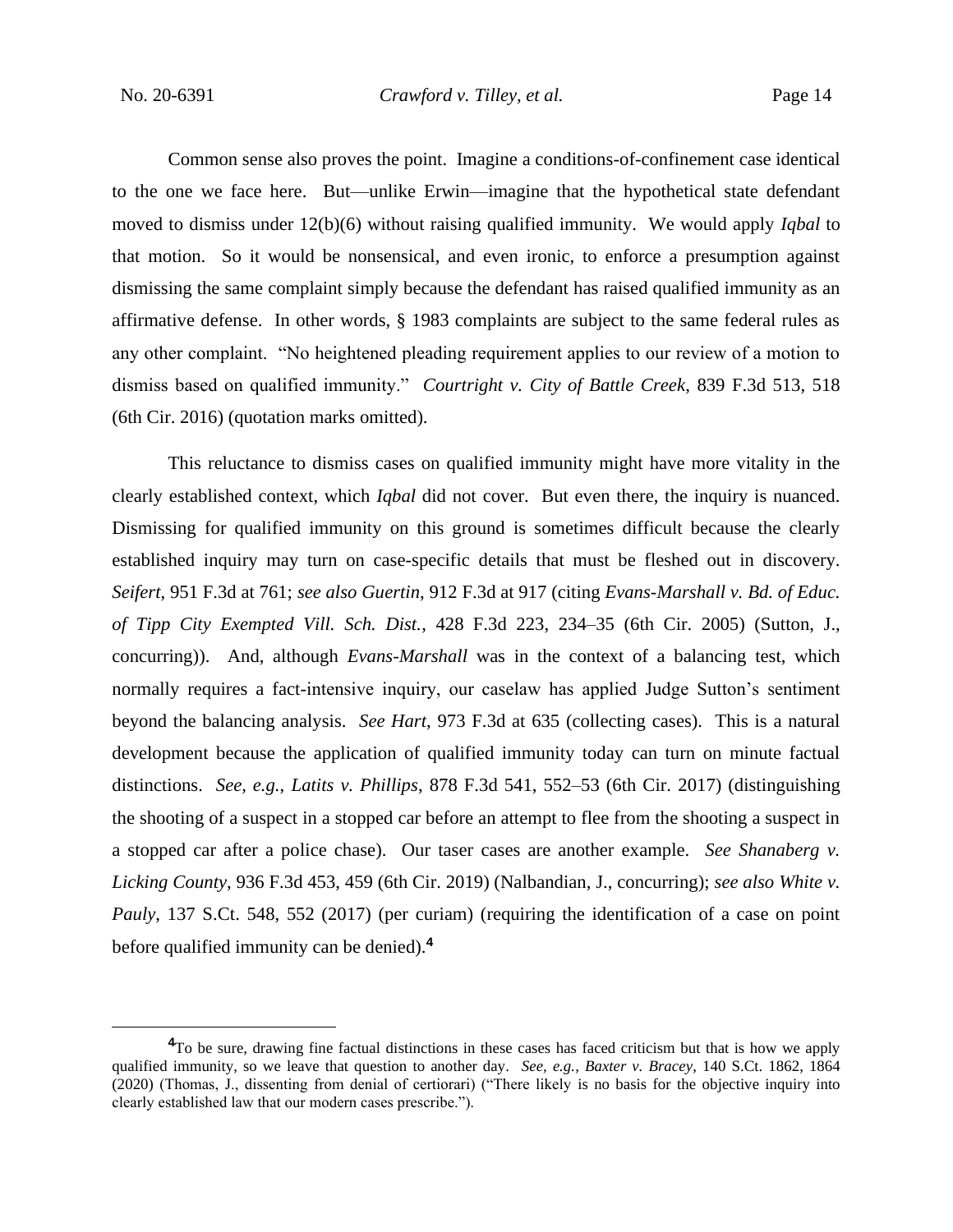No. 20-6391 *Crawford v. Tilley, et al.* Page 15

At the same time, we are cognizant of the Supreme Court's admonition that we not let a plaintiff allege rights at such a high level of abstraction that his claim always survives. *See Anderson*, 483 U.S. at 640 n.2 ("A passably clever plaintiff would always be able to identify an abstract clearly established right that the defendant could be alleged to have violated"). According to the Court, it is a "longstanding principle that clearly established law should not be defined at a high level of generality." *White*, 137 S. Ct. at 552 (quotation marks omitted). Otherwise, "[p]laintiffs would be able to convert the rule of qualified immunity . . . into a rule of virtually unqualified liability simply by alleging violation of extremely abstract rights." *Id.*  (quoting *Anderson*, 483 U.S. at 639). This is especially true under *Iqbal* and *Twombly*.

So a complaint distinguishable from our past cases on its face will not often survive a motion to dismiss on qualified immunity grounds. This is especially true where granting relief to the plaintiff can only be done by recognizing a novel constitutional right. In *al-Kidd*, for example, the Court affirmed the application of qualified immunity where it was apparent from the complaint that the law was not clearly established because "not a single judicial opinion" had held the official's action unconstitutional. 563 U.S. at 741; *see also Koch v. Dep't of Nat. Res., Div. of Wildlife*, No. 20-3334, 2021 WL 2221644, at \*5, 7 (6th Cir. June 2, 2021) (affirming 12(b)(6) dismissal because plaintiff cited no case showing a "clearly established" constitutional violation).

Mindful of this instruction, we now consider the merits.

## **IV.**

Dawn's complaint, all told, must clear three hurdles. First, she must allege that someone Erwin oversees violated Marc's constitutional rights. Second, she must allege "active unconstitutional behavior" by Erwin. And third, she must allege that the "active unconstitutional behavior" was both a cause in fact and a proximate cause of the violation of Marc's rights.

Dawn has not carried this burden here. Her amended complaint fails both to allege any "active unconstitutional behavior" by Erwin and to explain how this behavior proximately caused Marc's injuries. Thus, Erwin is entitled to qualified immunity on the constitutional violation prong.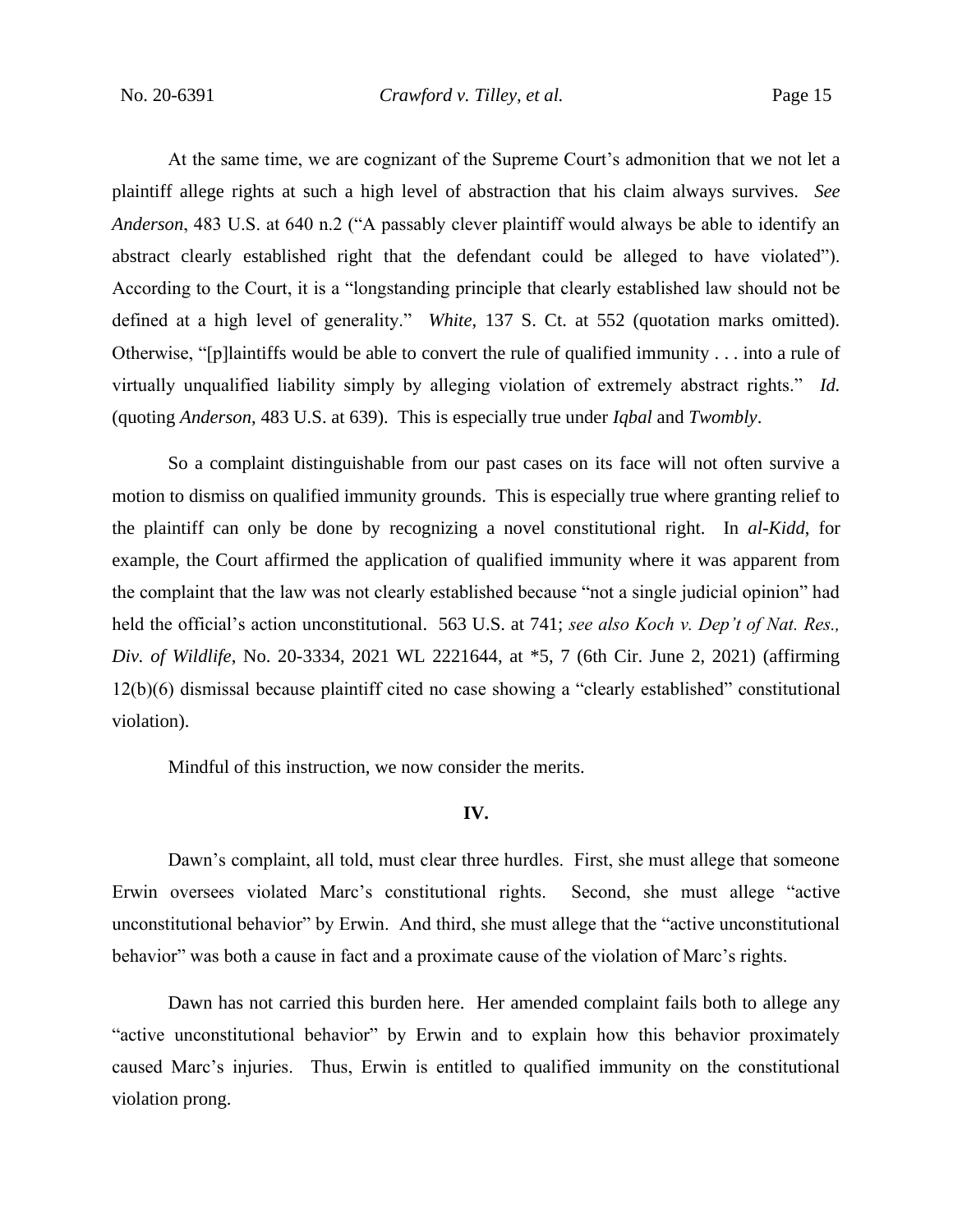At most, Dawn's complaint alleges the following: Erwin accepted Marc's transfer to KSR. Through that process, Erwin was "made aware" of Marc's medical conditions. (R. 44, PageID 424.) Erwin knew that Correct Care's deficient policies and customs posed risks to Marc. Erwin never tried to alleviate these risks. And the combination of these actions and inactions proximately caused Marc's injuries. That's it. Even charitably construed, this is all the activity that Dawn's amended complaint attributes to Erwin, and it is not enough to survive *Iqbal*.

Dawn's allegations that Erwin knew about Correct Care's practices at KSR are conclusory. *See Iqbal*, 556 U.S. at 678. Recall, Dawn alleged that Erwin knew about Correct Care's practices from ongoing lawsuits, critical reporting, and "the obviousness of the problem." (*Id.* at PageID 411, 425, 428.) But the critical reporting she relies on does her no good. CNN published the report she cites in her amended complaint on June 25, 2019. Blake Ellis & Melanie Hicken, *'PLEASE HELP ME before it's too late'*, CNN (June 25, 2019), https://www.cnn.com/interactive/2019/06/us/jail-health-care-ccs-invs/. Marc passed away more than two years earlier. So Erwin cannot have learned anything relevant to this amended complaint from that report.

Dawn's other claim that the problems at KSR were obvious to Erwin is also insufficient. In appropriate circumstances, we have attributed knowledge of obvious risks to prison officials. *Stoudemire v. Mich. Dep't of Corrs.*, 614 F. App'x 798, 803–05 (6th Cir. 2015) (citing *Farmer*, 511 U.S. at 842–43); *Greene v. Bowles*, 361 F.3d 290, 294 (6th Cir. 2004) (same). But those defendants, both wardens, had day-to-day obligations at their institutions. *See Stoudemire*, 614 F. App'x at 798; *Greene*, 361 F.3d at 292. By contrast, Erwin is responsible for twenty-seven subdivisions within the Department of Corrections. Ky. Rev. Stat. § 196.026. At least twelve of these are penal institutions, each of which a warden directly manages. *See id.* §§ 196.026, 196.180. There is no allegation that Erwin regularly visited or received briefing on even some subset of them. We've never attributed knowledge of prison conditions so high up the chain of command with so little in the way of alleged exposure to those same conditions. So there are not enough well-pleaded factual allegations to establish that Erwin knew of particular issues related to Correct Care's practices at KSR. *See Iqbal*, 556 U.S. at 664.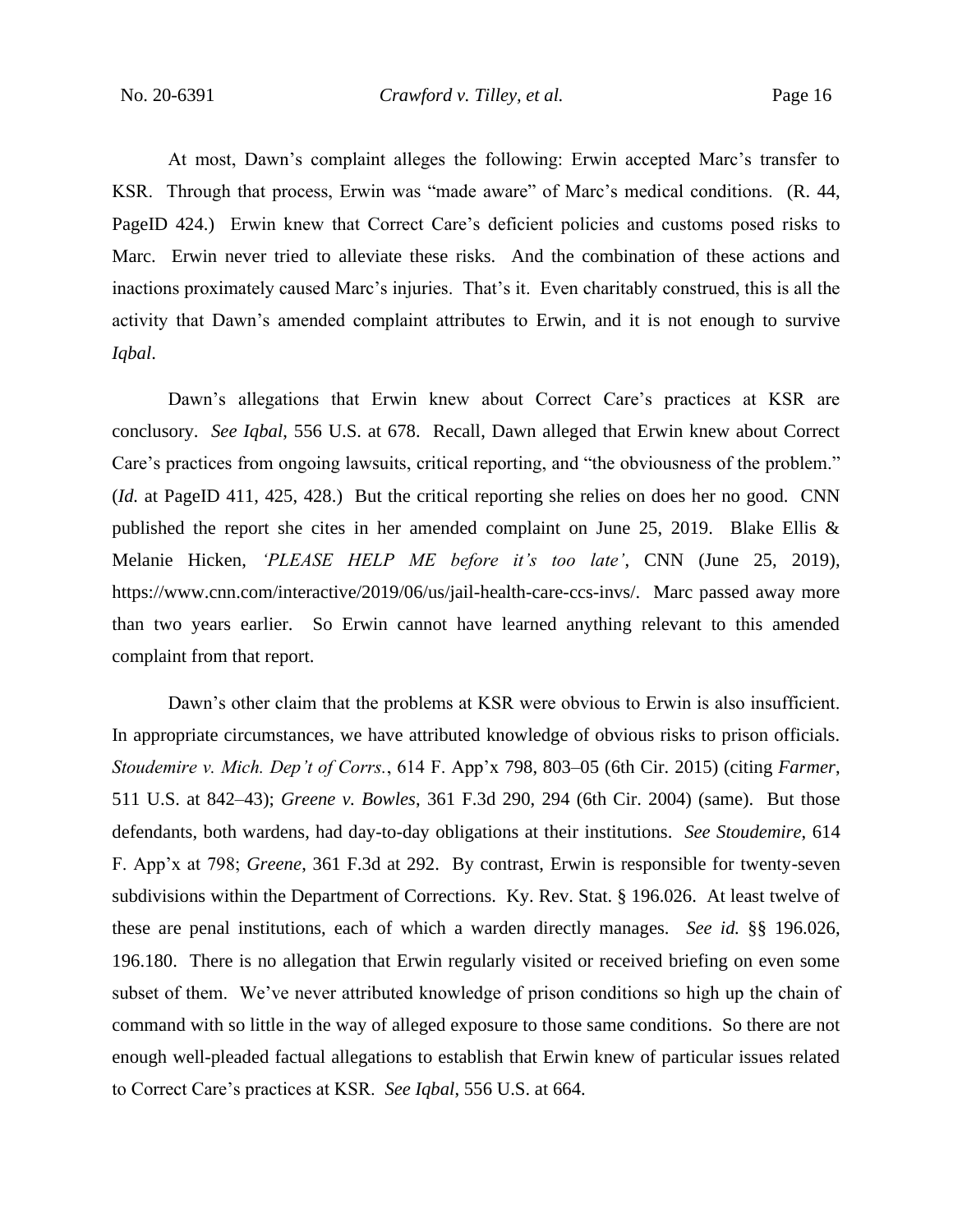That leaves the ongoing lawsuits against Correct Care. The amended complaint provides no detail on where the alleged lawsuits came from. Rather, it observes that Correct Care was operating in more than five hundred institutions spread across thirty-four states. Erwin is never alleged to have read or had reason to know about any of the litigation; Dawn does not allege that any came from Kentucky generally or KSR specifically. So it is not plausible that Erwin knew about particular failures to provide adequate healthcare at KSR. *See Iqbal*, 556 U.S. at 678–79.

There is no suggestion in the amended complaint that Erwin might have learned about Marc or Marc's treatment by Correct Care any other way. There is no allegation he attends meetings or reviews reports about Correct Care's performance in Kentucky's prisons. Nor that he ever spoke to a Correct Care employee, or even to a third party about Correct Care. Nor that he reviews ongoing litigation against Correct Care (if, indeed, any of that litigation comes out of Kentucky). In short, there is nothing beyond the allegation that Erwin accepted Marc's transfer and was "made aware of [Marc's] medical conditions" at that time. (R. 44, Am. Compl., PageID 424.)

This is not enough to survive 12(b)(6) on an allegation of supervisory liability. Supervisory liability requires "active unconstitutional conduct" by Erwin. *See Peatross*, 818 F.3d at 241. But, as explained above, there are no well-pleaded factual allegations that Erwin knew anything besides that he was approving the transfer of a patient with lung cancer and blood clots to KSR to facilitate better medical treatment. *See Iqbal*, 556 U.S. at 679. Without more, Dawn has not pleaded that Erwin's acceptance of Marc's transfer implicitly authorized, approved, encouraged, or knowingly acquiesced in the alleged violation of Marc's constitutional rights. *See Peatross*, 818 F.3d at 242.

Dawn also has not pleaded that Erwin's acceptance of Marc's transfer was a proximate cause of his injuries. Supervisory liability is generally limited to times when the supervisor had existing knowledge of the specific type of conduct that led to a plaintiff's injuries. *See Garza*, 972 F.3d at 859–65 (teacher's physical abuse); *Peatross*, 818 F.3d 237–39 (police department's shootings); *Campbell*, 700 F.3d at 782–84, 790 (K-9 unit's dog bites). But the amended complaint does not describe the experience of any past inmates at KSR. And as explained above, the allegations about Erwin's knowledge of an existing problem are conclusory and not entitled